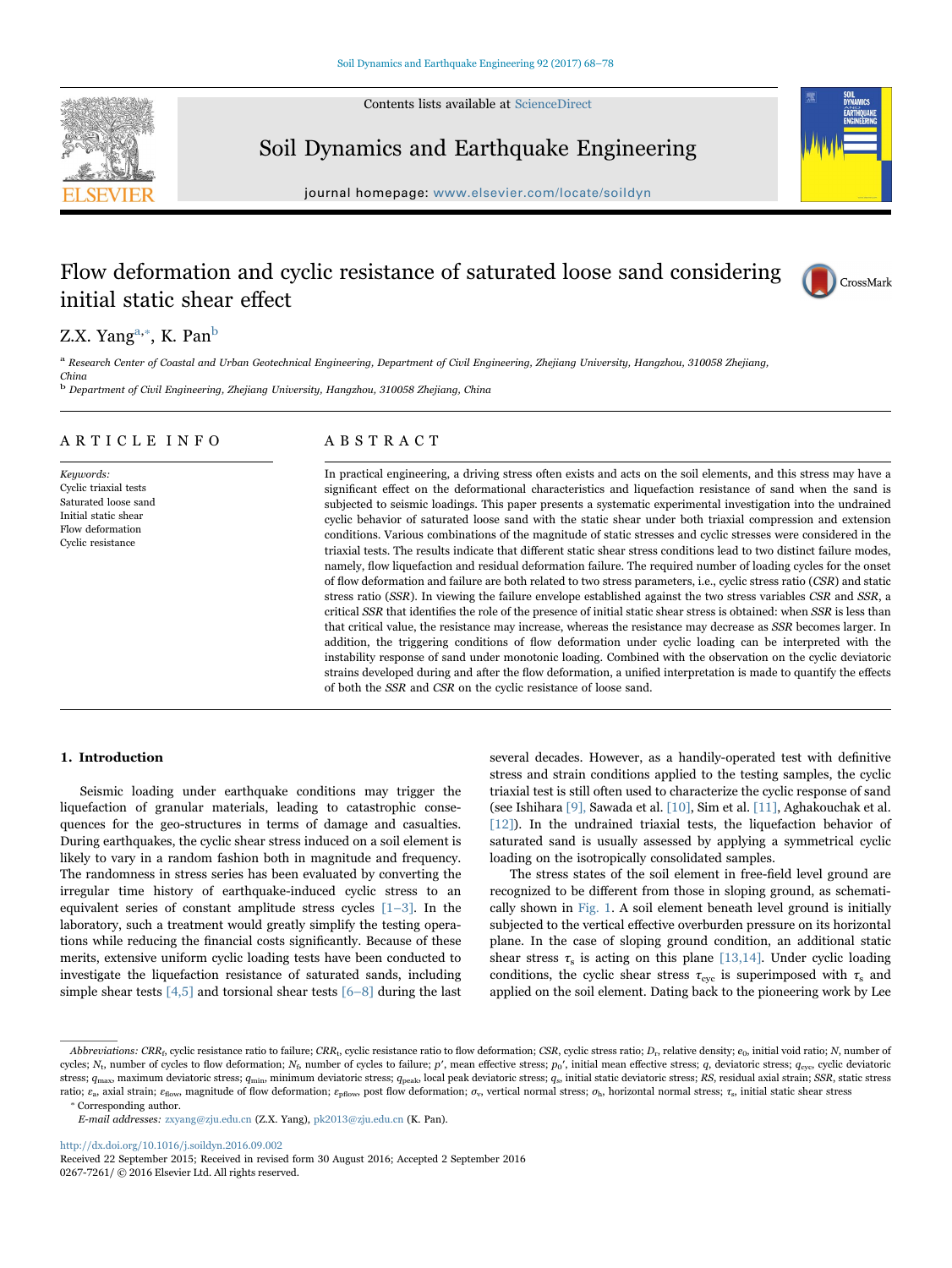<span id="page-1-0"></span>

Fig. 1. Simplified stress conditions of soil elements for level ground and sloping ground during earthquake shaking.

and Seed [\[13\]](#page--1-7), in the type of triaxial test, the application of an initial static shear  $\tau_s$  was achieved by anisotropic consolidation with initial static deviatoric stress  $q_s$  (= $\sigma_v$ − $\sigma_b$ ). This induces a static shear stress  $\tau_s = 1/2q_s$  on the 45° plane or the plane of maximum shear in the triaxial specimen [\[15\]](#page--1-8). Combined with the cyclic shear stress  $\tau_{\text{cyc}}=1/2q_{\text{cyc}}$ acting on such plane, the triaxial stress condition shown in [Fig. 1](#page-1-0) can mimic the in-situ stress conditions approximately [\[13,14,16\]](#page--1-7). Based on the cyclic triaxial test results by Lee and Seed [\[13\],](#page--1-7) the existence of initial static shear may enhance the cyclic resistance of sand. However, Vaid and Chern [\[17\]](#page--1-9) found that the liquefaction resistance could either increase or decrease with the presence of static shear, depending on both the relative density of the sand and the static shear stress level. The possible explanation by Harder and Boulanger [\[18\]](#page--1-10) and Vaid et al. [\[19\]](#page--1-11) to the above contradictory observations could be due to the different roles that the initial static shear stress plays in loose and dense sands. For dense sand, the initial static shear may be argued to be beneficial to the liquefaction and cyclic resistance, but it becomes detrimental when the initial static shear stress is larger for loose sand. Recent work by Yang and Sze [\[16,20\]](#page--1-12) further established a unified correlation between the liquefaction resistance of Toyoura sand and the state parameter  $\psi$  [\[21\]](#page--1-13), taking account of the effects of both relative density of sand and confining pressure, with the concept of threshold static shear stress ratio. It is also found that, under simple shear conditions, the role of static shear on liquefaction resistance is dependent on the initial static stress level and the relative density of samples; see Hosono and Yoshimine [\[22\]](#page--1-14) and Randolph [\[5\].](#page--1-15)

Noting that the reduced cyclic strength and thus increased permanent deformation of saturated loose sand upon cyclic loading would give rise to severe consequences to the structures built on the sandy grounds, the subject has attracted continuous interest in the last few decades. As shown by Vaid and Chern [\[14\]](#page--1-16), a sudden development of axial strain and excess pore water pressure were observed at certain stages during cyclic shearing, which was referred to as the onset of flow deformation. Hyodo et al. [\[23\]](#page--1-17) and Yang and Sze [\[20\]](#page--1-18) revealed that the flow deformation of loose sand during cyclic loading was closely related to the strain softening behavior observed in monotonic tests, which could occur on the both sides of the triaxial compression and extension. More recently, based on the experimental tests on isotropically consolidated sand subjected to varying waveforms of cyclic loadings, Baki et al. [\[24\]](#page--1-19) established the linkage between the cyclic and static instability under triaxial conditions. On the other hand, through a series of cyclic simple shear tests with various initial stress conditions, Sivathayalan and Ha [\[25\]](#page--1-20) found that the flow deformation under cyclic loadings are also closely related to the instablity response of sand under monotonic loading. In addition, Georgiannou and Konstadinou [\[26\]](#page--1-21) also observed the flow type deformation of saturated loose sand in cyclic torsional shear tests. Although the flow deformation is usually recognized to drive the loose sand to be deformed rapidly to failure, the

<span id="page-1-1"></span>

Fig. 2. Simplified stress conditions for soil elements beneath a gravity structure under cyclic loading: W, weight of structure; L, lateral cyclic loads (After Randolph [\[5\]](#page--1-15) and Andersen [\[28\]\)](#page--1-15).

relationship between cyclic resistance and flow deformation behavior of sand has not been fully understood. In particular, the static shear stress would play different role in the flow deformation and cyclic resistance of loose sand, depending on the direction of the static shear in triaxial compression or extension stress condition.

To date, the experimental studies about initial static shear effect have focused mainly on static shear under triaxial compression condition [\[27\]](#page--1-22); see element 1 that is right beneath the gravity structure in [Fig. 2](#page-1-1). However, the soil element 2 which is away from the gravity structure may experience an initial static shear stress in extension mode [\[5,28\]](#page--1-15). The static shear stress  $\tau_s$  is composed of two components. The first is the initial shear stress induced only by the effective overburden pressure. The other is the additional shear stress due to the weight of the structure, which may cause higher horizontal normal stress ( $\sigma_{h}$ ) than the vertical ( $\sigma_{v}$ ), thus the initial static stress would emerge in triaxial extension condition. The lateral cyclic loads, such as wind, wave, and earthquake among others will generate the cyclic shear stresses  $\tau_{\text{cyc}}$  which will be also superimposed on the maximum shear plane. Thus this loading condition can be simulated by the cyclic triaxial test with a static shear in the extension mode.

Through the above literature review, the following points could be identified. First, in most of above experimental studies, the cyclic loadings were applied at relatively low rates (loading frequency f≤0.1 Hz), thus it is necessary to investigate how loose sand behaves under cyclic loading conditions with a frequency of 1 Hz, which is a standard loading frequency recommended by ASTM-D5311M-13 [\[29\]](#page--1-23) when assessing the cyclic behavior of soil subjected to seismic loading. Second, compared with the extensive research into the cyclic behavior of sand with the existence of an initial static shear in compression mode, the effect of the initial extensional static stress is rarely investigated. Last but not least, most of the previous investigations were focused only on the cyclic resistance to liquefaction for loose sand, and the effects of flow deformation behavior on the cyclic resistance are rarely considered.

The primary aim of this study is to identify the important role of the initial static shear in the cyclic behavior of saturated loose sand, covering both compressional and extensional static stress conditions, to acquire a fundamental understanding of its flow deformation and cyclic resistance. Through a series of undrained cyclic triaxial tests, the results obtained show that different static shear stress conditions would lead to two distinct failure modes: i.e., flow liquefaction and residual deformation failure. The required number of loading cycles for the onset of the flow deformation and failure are both related to two normalized stress parameters, i.e., CSR (the ratio of the cyclic shear stress amplitude to that of the initial mean effective stress,  $CSR=q_{\text{cyc}}/$